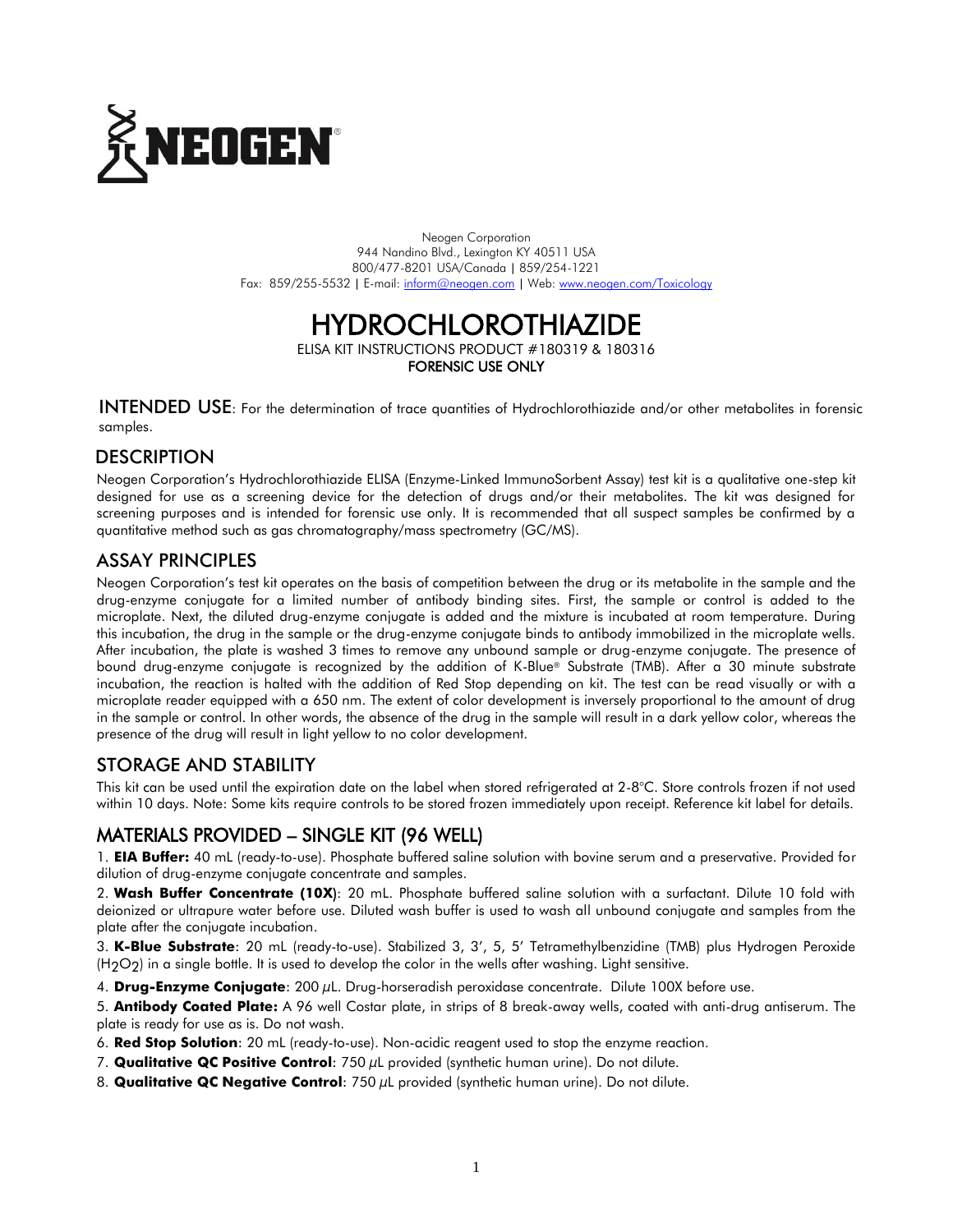# MATERIALS PROVIDED – BULK KIT (480 WELL)

- 1. **EIA Buffer:** 200 mL (ready-to-use). Phosphate buffered saline solution with bovine serum and a preservative. Provided for dilution of samples.
- 2. **Wash Buffer Concentrate (10X):** 100 mL. Phosphate buffered saline solution with a surfactant. Dilute 10 fold with deionized or ultrapure water before use. Diluted wash buffer is used to wash all unbound conjugate and samples from the plate after the conjugate incubation.
- 3. **K-Blue Substrate:** 100 mL (ready-to-use). Stabilized 3, 3', 5, 5' Tetramethylbenzidine (TMB) plus Hydrogen Peroxide (H<sub>2</sub>O<sub>2</sub>) in a single bottle. It is used to develop the color in the wells after washing. Light sensitive.
- 4. **Drug-Enzyme Conjugate:** 1 mL. Drug-horseradish peroxidase conjugate. Dilute 100X before use.
- 5. **Antibody Coated Plate:** 5 x 96 well Costar plate, in strips of 8 break-away wells, coated with anti-drug antiserum. The plate is ready for use as is. Do not wash.

# MATERIALS NEEDED BUT NOT PROVIDED

- 1. Deionized water.
- 2. Precision pipettes that range from  $10 \mu$ L  $1000 \mu$ L and disposable tips.
- 3. Graduated cylinder to dilute and mix wash buffer.
- 4. Plate cover or plastic film to cover plate during incubation.
- 5. Clean glassware (i.e. test tubes) to dilute samples.
- 6. Microplate reader with a 450 nm filter.
- 7. Cut-off calibrator.

#### *OPTIONAL TEST MATERIALS*

- 1. **Qualitative QC Positive Control:** 5 x 750 µL (synthetic human urine). 1-5 vials available upon request. Do not dilute.
- 2. **Qualitative QC Negative Control:** 5 x 750 µL (synthetic human urine). 1-5 vials available upon request. Do not dilute.
- 3. **Red Stop Solution:** 100 mL (ready-to-use). Non acidic reagent used to stop the enzyme reaction. Available upon request. Product No. 301473.

#### OPTIONAL MATERIALS

- 1. Microplate shaker.
- 2. Microplate reader with 650 nm filter if Red Stop is used, or a 450 nm filter if 1N HCl is used to stop the reaction. Note: It is not necessary to stop the reaction if reading immediately. Unstopped reactions should be read with a 650 nm filter.

# PRECAUTIONS AND NOTES

- 1. **DO NOT** use kits or components beyond expiration date.
- 2. DO NOT mix conjugates and plates from different kit lots.
- 3. DO NOT pipette reagents by mouth.
- 4. Pour K-Blue Substrate out of the bottle into a clean reservoir. To prevent contamination of the substrate, DO NOT pipette out of the bottle.
- 5. All specimens should be considered potentially infectious. Exercise proper handling precautions.
- 6. Keep plate covered except when adding reagents, washing or reading.
- 7. Kit components should be refrigerated at all times when not in use.
- 8. Keep the controls frozen if storing longer than 10 days. Avoid repeated freeze-thaw cycles. Note: Some kits require controls to be stored frozen immediately upon receipt. Reference kit label for details.
- 9. Use aseptic technique when opening and removing reagents from vials and bottles.
- 10. DO NOT smoke, eat or drink in areas where specimens or reagents are being handled.
- 11. Do not substitute DI water for the wash step of this protocol. Use only Neogen's wash buffer.
- 12. Do not use Sodium Azide with samples, standards and/or calibrators.
- 13. Do not reuse wells; they are for one use only.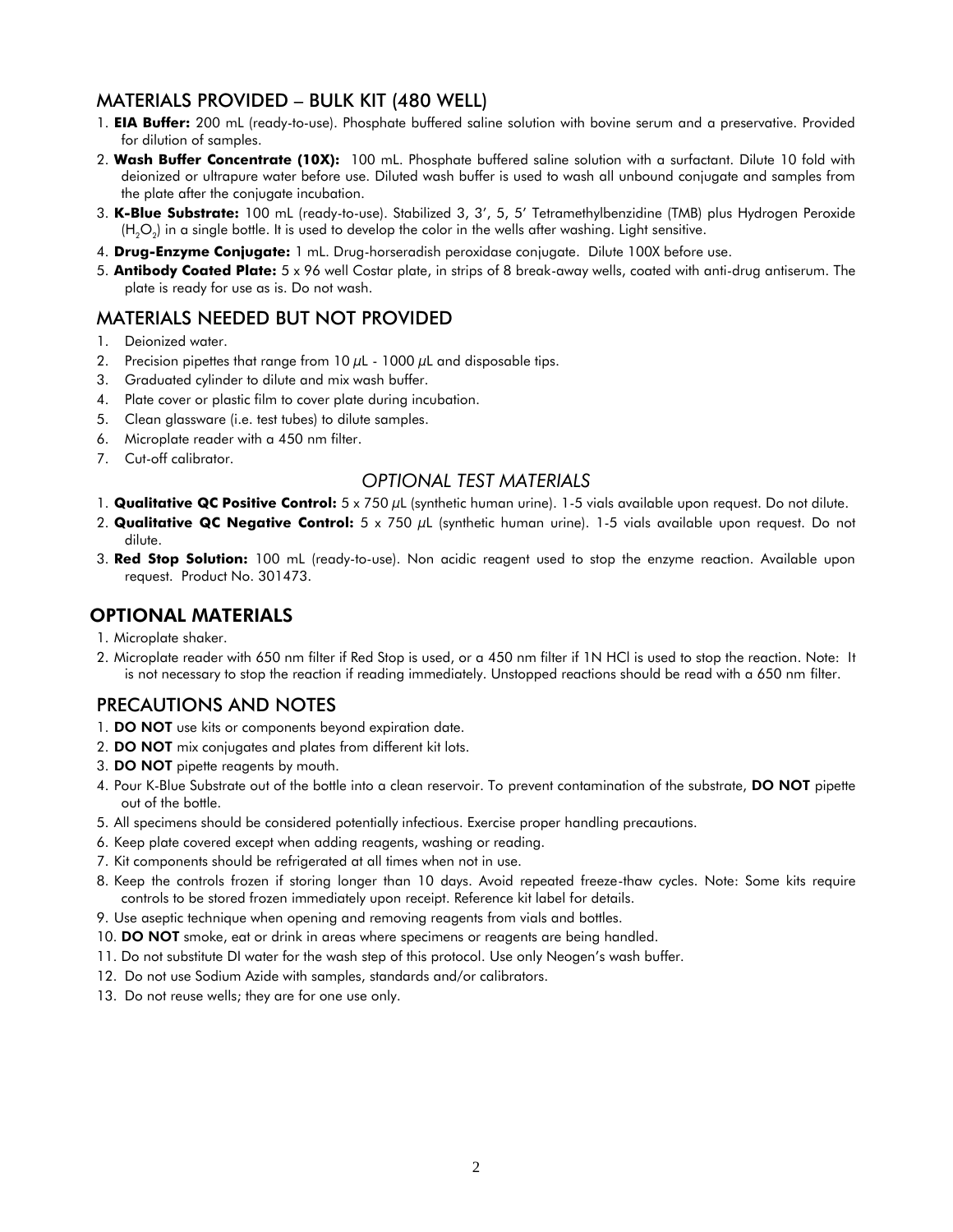# PROCEDURAL NOTES

- 1. Desiccant bag must remain in foil pouch with unused strips. Keep zip lock pouch sealed when not in use to maintain a dry environment.
- 2. Use clean pipette tips for the buffer, drug-enzyme conjugate, controls and samples.
- 3. Before pipetting a reagent, rinse the pipette tip three times with that reagent.
- 4. When pipetting into the wells, DO NOT allow the pipette tip to touch the inside of the well or any of the reagent already inside the well. This may result in cross contamination.
- 5. Controls and samples should be assayed in duplicate.
- 6. The drug-enzyme conjugate is most stable in its concentrated form. Dilute only the volume necessary for the amount of strips currently being used.
- 7. Before opening the drug-enzyme conjugate vial, tap the vial in an upright position to remove any liquid in the cap.
- 8. Before substrate addition, wipe the outside bottom of the wells with a lint-free wiper to remove dust and fingerprints.
- 9. Gently mix specimens and reagents before use. Avoid vigorous agitation.

#### SAMPLE TREATMENT

Recommended minimum sample dilutions are listed below. These dilutions may change based on your laboratory's determination. All sample dilutions should be made in Neogen's EIA Buffer.

- a. Urine: A dilution with EIA Buffer may be necessary to reduce natural background as well as bring desired cutoff concentration within the assay range. Please contact your Neogen Representative for assistance.
- b. Whole blood: A dilution with EIA Buffer may be necessary to reduce natural background as well as bring desired cutoff concentration within the assay range. Please contact your Neogen Representative for assistance.
- c. Other Forensic sample types: Please contact your Neogen Representative for assistance.

# TEST PROCEDURES

The following test procedures can be run manually or on an automated instrument. Please contact your Neogen representative for assistance with protocols for automated instruments.

- 1. Determine the number of wells to be used.
- 2. Prepare the enzyme conjugate solution by diluting the 100X enzyme conjugate stock 1 to 100 in the EIA Buffer provided. Mix the solution by inversion. Do not vortex.
- 3. Add 100 µL of sample, laboratory calibrators and Neogen controls to the appropriate wells in duplicate. Do not dilute Neogen's positive and negative controls.
- 4. Add 100 µL of diluted drug-enzyme conjugate to each well. Use 8-channel pipettor or 12-channel pipetter for rapid addition.
- 5. For manual runs mix by gently shaking plate. A microplate shaker may be used.
- 6. Cover plate with plastic film or plate cover and incubate at room temperature for 45 minutes.
- 7. During the conjugate incubation, dilute concentrated wash buffer 10 fold with deionized water (i.e. 20 mL of concentrated wash buffer plus 180 mL of deionized water). Mix thoroughly. Diluted wash buffer is stable for 5 days at room temperature or 7 days at 2-8°C.
- 8. Once the incubation is complete, dump or aspirate the liquid from the wells. Tap the plate on a clean lint-free towel to remove any remaining liquid in the wells.
- 9. Wash each well with 300  $\mu$ L of diluted wash buffer. Manual Wash: For manual wash procedures repeat for a total of 3 washings, invert and tap dry the plate following each step. After completing the last wash step wipe the bottom of the wells with a lint-free towel to remove any liquid on the outside of the wells. Automated Wash: If an automated plate washer is used wash the plate for a total of 5 washings with 300 µL of diluted wash buffer. It is important for the automated washer to conduct a final aspirate cycle to eliminate residual amounts of wash buffer. Residual amounts of buffer in the wells will affect assay performance. Note: DI water should never be used for the plate wash.
- 10. Add 150 µL of the K-Blue Substrate to each well. For manual runs, use a multi-channel pipette for best results.
- 11. Incubate at room temperature for 30 minutes.
- 12. Add 50  $\mu$ L of Neogen's Red Stop Solution to each well to stop enzyme reaction. Mix gently before measuring the absorbance. For automated systems a 10 second shake is sufficient. Measure the absorbance at a wavelength of 650 nm. Wells should be read within 2 hours of stopping the reaction. Note: When Neogen's Red Stop is used, it will result in a color ranging from a dark blue/purple to light pink based on the concentration of drug present. If 1 N HCI is preferred, use 50  $\mu$ L per well and read plate with a 450 nm filter. All QC data is generated without using a stopping reagent. Note: When acid stop is used, OD values will approximately double as compared to the OD values obtained with Red Stop.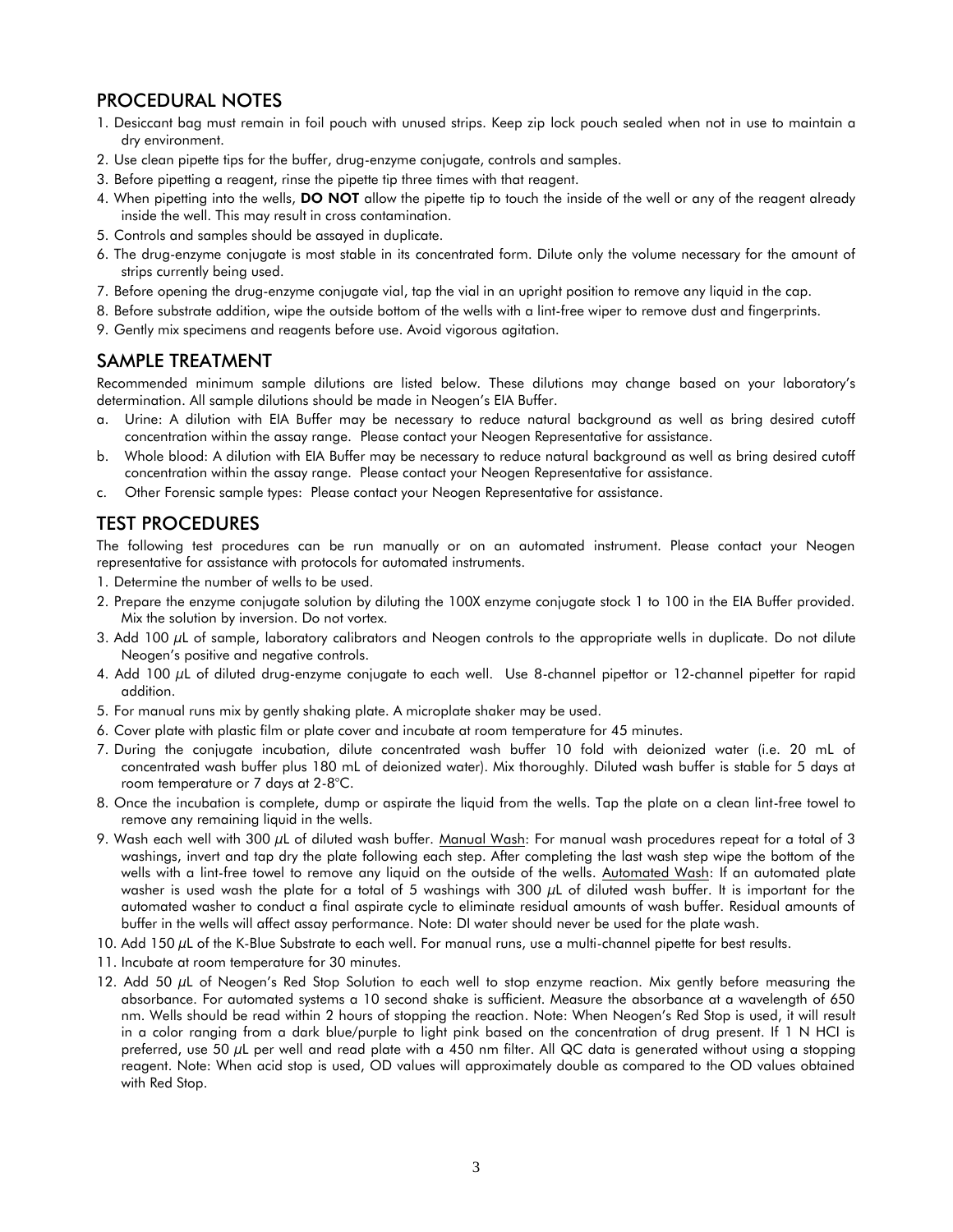#### STANDARD CURVE IN EIA BUFFER



#### SENSITIVITY

| Compound            |
|---------------------|
| Hydrochlorothiazide |
| Trichlormethiazide  |
| Chlorothiazide      |

12 ng/mL  $6$  ng/mL  $123$  ng/mL

**I-50 in EIA Buffer** 

The term I-50 is used to define the sensitivity of the test. This number is derived from a standard curve generated with the drug in EIA Buffer. The drug concentration that shows 50% less color activity than the zero standard is considered to be the I-50.

# **SPECIFICITY**

|                     | % Cross-          |
|---------------------|-------------------|
| Compound            | <b>Reactivity</b> |
| Hydrochlorothiazide | 100%              |
| Trichlormethiazide  | 206%              |
| Chlorothiazide      | 8%                |
| Furosemide          | 0.24%             |
| Methylene Blue      | 0.01%             |

Note: Hydrochlorothiazide equivalents represent 50% B/B<sub>0</sub> assay displacement in EIA Buffer.

*The compounds having cross-reactivity below 0.01% did not show any significant reaction up to 10µg/mL.* ALL THE FOLLOWING HAVE A CROSS-REACTIVITY <0.01%.

Acepromazine; Acetaminophen; Acetylsalicylic Acid;  $\varepsilon$ -Amino-n-caproic Acid; Amitriptyline; Ascorbic Acid; Benzoic Acid; Caffeine; Chlordiazepoxide; Chlorpromazine; Clenbuterol; Codeine; Cotinine; Dexamethasone; Dextromethorphan; Diclofenac; Dimethyl Sulfoxide; Dipyrone; Doxepin; Ephedrine; Erythromycin; Ethyl p-aminobenzoate; Fenoprofen; Flunixin; Folic Acid; Folinic Acid; Gemfibrozil; Gentisic Acid; Glipizide; L-Glutamic Acid; Glutethimide; Glycopyrrolate; Heparin; Hippuric Acid; Hordenine; Hydrocortisone; Ibuprofen; Imipramine; Isoxsuprine; Lidocaine; Meperidine; Metaproterenol; Methadone; Methaqualone; Methocarbamol; Methylprednisolone; Nalorphine; Naproxen; Niacinamide; Nicotine; Nortriptyline; Orphendarine; Oxyphenbutazone; Penicillin G-Potassium; Penicillin G-Procaine; Pentoxifylline; Phencyclidine; Phenothiazine; Phenylbutazone; Polyethylene Glycol; Prednisolone; Primadone; Procainamide; Procaine; Promazine; Pseduoephedrine; Pyrantel; Pyrilamine; Pyrimethamine; Quinidine; Quinine; Salbutamol; Salicylamide; Salicylic Acid; Theophylline; Thiamine; Trimethoprim; Trimipramine; Uric Acid.